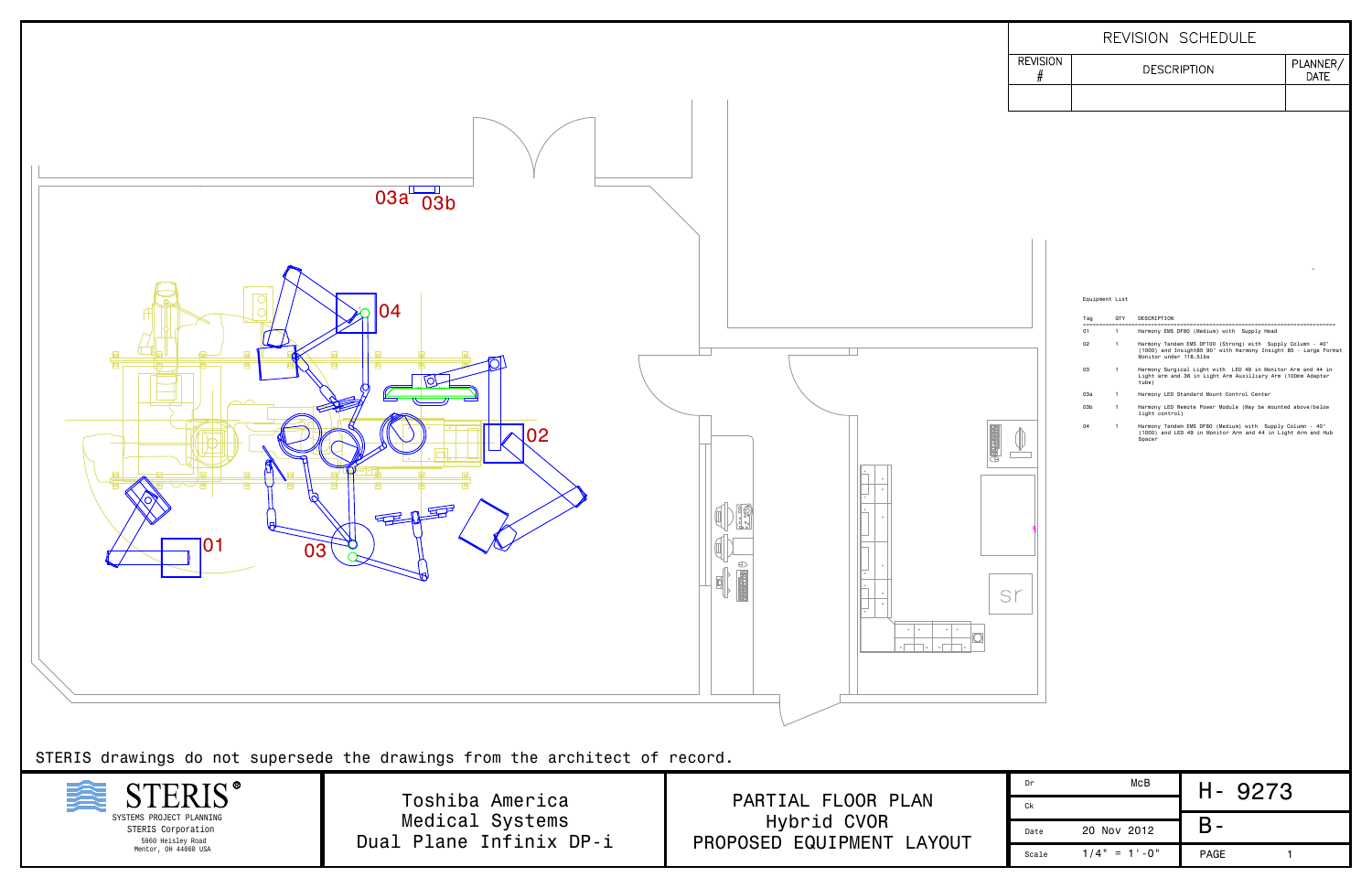



STERIS drawings do not supersede the drawings from the architect of record.

| Dr    | McB              | 9273<br>п-  |
|-------|------------------|-------------|
| Ck    |                  |             |
| Date  | 20 Nov 2012      | ▄           |
| Scale | $3/8" = 1' - 0"$ | <b>PAGE</b> |

ELEVATIONS MOUNT 01 & 02 Hybrid CVOR PROPOSED EQUIPMENT LAYOUT

|                 | REVISION SCHEDULE  |                  |
|-----------------|--------------------|------------------|
| <b>REVISION</b> | <b>DESCRIPTION</b> | PLANNER/<br>DATE |
|                 |                    |                  |

Toshiba America Medical Systems Dual Plane Infinix DP-i